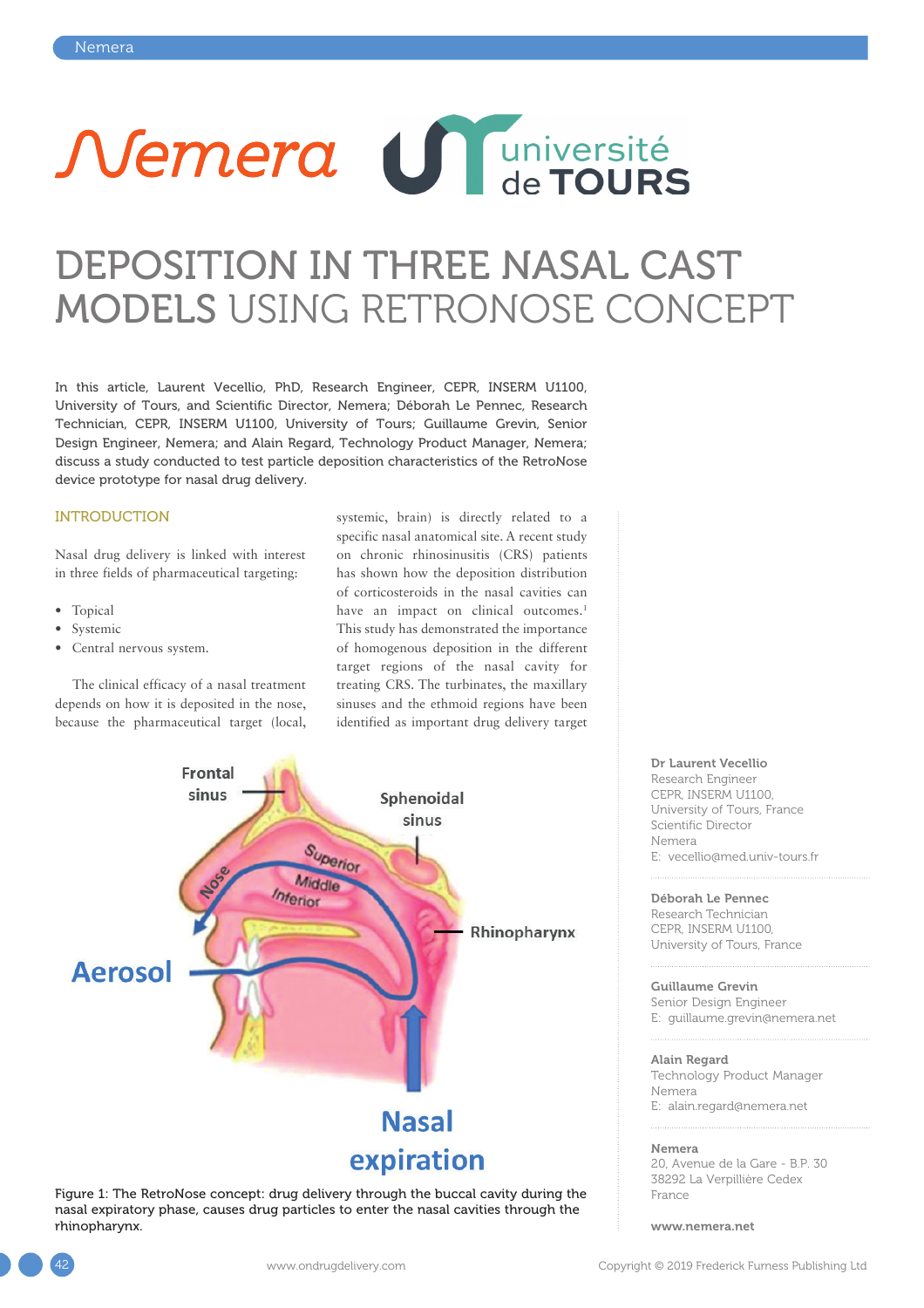"This new device, RetroNose, uses a pMDI to administer the drug through the buccal cavity during the nasal expiratory phase."



sites for local treatment of inflammation and infection in rhinological pathologies.<sup>2</sup> Systemic delivery is enhanced by exposing the drug to the middle and inferior turbinates and the septum which have a high vascularisation and large surface area  $\frac{150 \text{ cm}^2}{\text{cm}^2}$ .

An alternate nasal delivery device concept, RetroNose, has been developed to achieve better drug deposition in the different regions of the nose (Figure 1).<sup>3-4</sup> RetroNose (Figure 2) uses a pressurised metered dose inhaler (pMDI) to administer the drug through the buccal cavity during the nasal expiratory phase. Drug particles enter the nasal cavities through the rhinopharynx, which has a significant impact on drug deposition profile. A recent study has already presented data from five asthmatic patients with rhinosinusitis treated with an aerosol therapy exhaled through the nose<sup>5-6</sup> using a similar concept.

The evaluation of nasal drug delivery device performance is traditionally done via regulatory *in vitro* tests:

- The dose delivery is measured and gives information about the consistency of dose delivered to the patient.
- The droplet size informs about the particle size distribution and potential lung penetration.

• Spray plume and spray pattern give information about the geometry of the spray.

Although these measurements are relevant for describing the *in vitro* characteristics produced by a nasal sprays pump, they are not adapted for the RetroNose device, as the medication

is administered orally. Instead, anatomical models such as cadaver heads,<sup>7</sup> nasal cavity replicas<sup>8</sup> or nasal casts<sup>9</sup> are used to measure drug deposition across anatomical regions. Nasal casts are consequently more adapted for performance evaluation of the RetroNose device.

The main objective of the study discussed hereafter was to compare the deposition obtained by the RetroNose prototype with a nasal spray pump using three different nasal casts.

# MATERIAL AND METHODS

The RetroNose prototype device was a pMDI (Inhalia®, Nemera, France) filled with HFA 134a gas (no surfactant) and a 12 µm active compound (API-1) particle size, resulting in a  $14.8 \pm 0.4$  µm mass median aerodynamic diameter measured by cascade impactor. A standard nasal pump (Flixonase®, France, GSK) was filled with API-1 solution, resulting in a  $48 \pm 2 \mu m$ volume mean diameter measured by laser diffraction (n=3).

API-1 deposition in the nasal casts was studied using three different anatomical models, one developed by the Virginia Commonwealth University (VCU, Richmond, VA, US),<sup>10</sup> and two 3D-printed models recently obtained from females (FANI 1 & FANI 2, CEPR, INSERM U1100, University of Tours, Tours, France).

"A high variability in deposition was observed for the nasal spray compared with the RetroNose prototype device for the different regions of nasal cavities, except for in the middle part."

Nasal casts were connected to a mouth and a lung model, including a filter to measure potential drug penetration in the lungs.

Different regions of interest were defined in the nasal casts:

- Mouth
- Nose
- Upper part of the nasal cavity
- Middle part of the nasal cavity
- Lower part of the nasal cavity
- Rhinopharynx.

Three additional regions of interests were added for the FANI 1 & 2 nasal casts (maxillary sinuses, frontal sinuses, sphenoids). The different regions were washed with different volumes of sodium hydroxide using syringes. API-1 was assayed by a spectrophotometric method.

An additional experiment was performed using a second active product (API-2). A Flixotide® (125 µg fluticasone, GSK, France) pMDI was used in the RetroNose prototype and was radiolabelled with Tc99m, as previously described by Chand *et al*. <sup>11</sup> Nasal administration was performed on the VCU model. Deposition was imaged using a gamma camera and was fused with a nasal cast scan.

# **RESULTS**

Results from the experiments demonstrated the following:

- No active compound was detected in the lung model for nasal spray and RetroNose.
- About 50% of the drug was deposited in the nose for the nasal spray.
- About 50% of the drug was deposited into the mouth using the RetroNose prototype.
- Less than 5% of the delivered dose was exhaled in ambient air using the RetroNose device.
- Results showed a major deposition in the middle part of the nasal cavity using the RetroNose device, in contrast to the nasal spray which emphasised deposition in the front of the nose.
- Greater depositions in maxillary sinuses, sphenoides and frontal sinuses were detected when using the RetroNose device compared with the nasal spray.

A high variability in deposition was observed for the nasal spray compared with the RetroNose prototype device for the